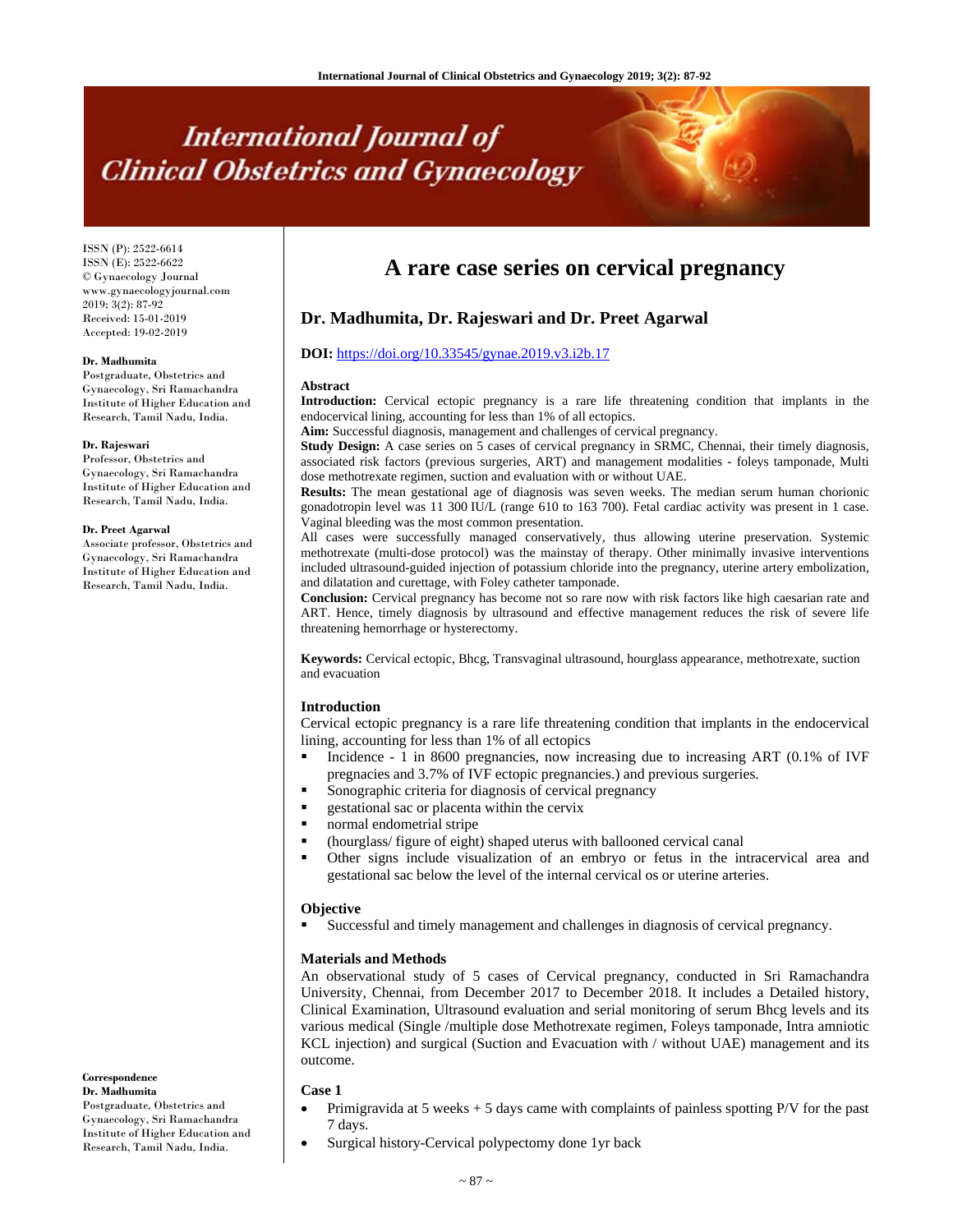- Vitals stable
- P/A-Soft, BS+, No tenderness
- P/S-OS closed
- P/V-OS closed, bleeding+, no forniceal tenderness, no cervical motion tenderness
- Baseline investigations:- Hb-11.7g/dl, Beta HCG - 4292 mIU/ml Repeat Beta HCG -7072 mIU/ ml (48hrs later - outside)
- TVS Thickened echogenic cavity with right adnexa showing Heterogenous mass of 2.1 x 1.8 cm with vascularity.
- Rpt Beta HCG -18, 271 mIU/ml (On admission)

# **Impression: Right Unruptured ectopic pregnancy.**

In view of increasing Sr Beta HCG patient planned for laproscopic salpingectomy.



**Intra - Operatively Bilateral Tubes and Ovaries Normal**. Abdominal cavity examined thoroughly

# **Pregnancy of Unknown Site**

Intra operatively TVS done - Sonologist called over.



Hyperechoic Lesion of 2x2cm noted in the cervical canal-? Gestational sac

# **Diagnosis of Cervical Pregnancy confirmed.**



Attenders and interventional radiologist informed (for UAE if needed) Adequate blood products reserved. Products removed in toto under usg guidance after vasopressin injection. Suction and Evacuation Done

Foleys tamponade done. Products sent for HPE. No undue bleeding. Foleys removed after 24 hrs.

Follow up Bhcg - POD 1 - 4614 mIU/ml POD 5 - 399.2 mIU/ml POD 12 - 22.2 mIU/ml POD 19 - <2 mIU/ml HPE - products of gestation.

# **Case 2**

- Primi  $@ 6w+5D / OI$  conception came with complaints of pain abdomen on and off with mild spotting P/V.
- O/E: vitals stable, P/A: mild tenderness in lower abdomen.
- L/E: No bleeding noted.
- P/V: OS closed.
- On admission Bhcg 21553mIu/ml.
- TVS done showed Single gestational sac just distal to cervix with minimal subchorionic hemorrhage with foetus of CRL-2.5mm with FH seen



**Fig D:** Transvaginal USG of Cervical pregnancy – with an hourglass appearance of uterus, a closed internal os and a gestational sac containing live embryo in intracervical canal.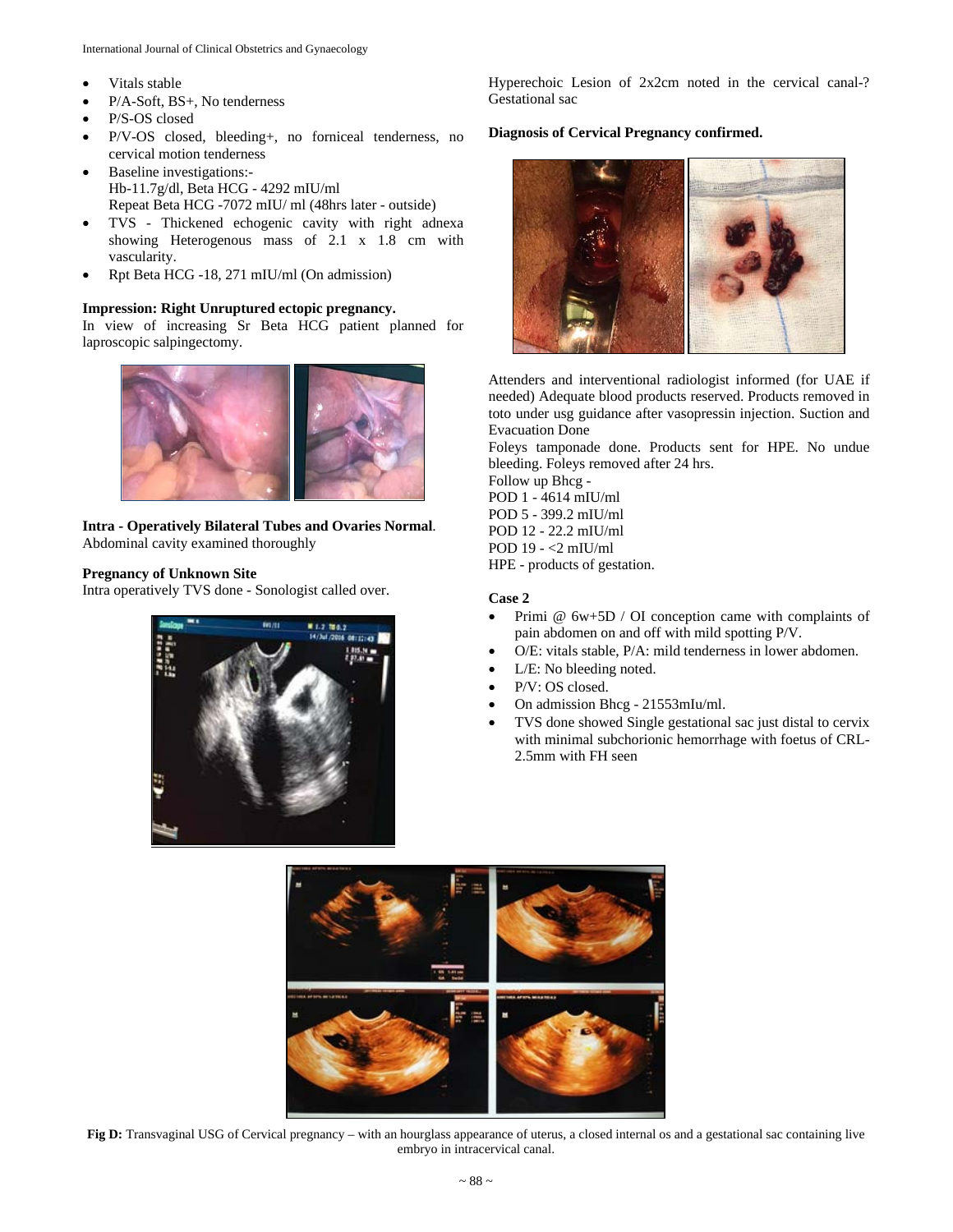# **Suggestive of Cervical Pregnancy.**

 Patient started on multidose Inj Methotrexate regimen. Bhcg values on Day 2 - 30108, Day 4 - 30765. Intra amniotic

PNA.NC

- Repeat scan done showed Endometrial Thickness 14mm, cervical canal appears distended with echogenic debris of 3.8\*3.5cm.
- Serial Bhcg 20911(Day 7), 16284(Day 9), 10520 (Day 11). Follow up Bhcg values - 398.2 on D21 and finally Bhcg-3 on Day 30.

# **Case 3**

- G2P1L1 @6wks+6d/ Previous LSCS with medical abortion tried outside without any usg scan confirming pregnancy came with complaints of profuse bleeding p/v.
- O/E : PR -120/min, BP 110/70mmHg P/A soft,
- P/S : 70gms clots removed from vagina
- P/V : cervix ballooned out, soft, Ut~bulky, Bleeding ++ (torrential)
- Immediate Bleeding controlled by Foleys tamponade.
- On admission Hb 6.1, TC- 20100, Bhcg 8328mIu/ml. Anemia corrected with3 units PC and 4units FFP. TVS done in SRMC showed 1.7\*1.3cm mass of mixed echogenicity seen in the cervix. Started on Multidose Methotrexate regimen. Foleys removed after 48hrs.
- Follow up Bhcg values 2575, 2211, 950,

# **Case 4**

- Primi  $@7wks+3days$  came with complaints of bleeding  $p/v$ and severe pain abdomen.
- $\bullet$  P/a soft, no tenderness,
- P/S: Cervix appears ballooned out, External Os closed.
- On admission Hb-5.6, Bhcg 5574. Anemia corrected with 2unit PC. TVS pelvis showed Gestational sac in the lower part of uterus with foetal pole and absent FH

# **Diagnosis: Inevitable abortion**

• 2 doses of T. Misoprostol 400mg P/V 4hrs interval given overnight but no further expulsion of poc seen. Rpt TVS in labour room showed Gestational sac seen in the same place and with the same contour.

Hence repeat scan confirmed the diagnosis of cervical pregnancy as she was bleeding bilateral Uterine Artery Embolisation was done with evacuation done - products



**Suspicious of cervical pregnancy**. removed in to.

KCL injection given under USG guidance. Continued with 4th dose Methotrexate regimen.

 $\begin{array}{c} \hline \end{array}$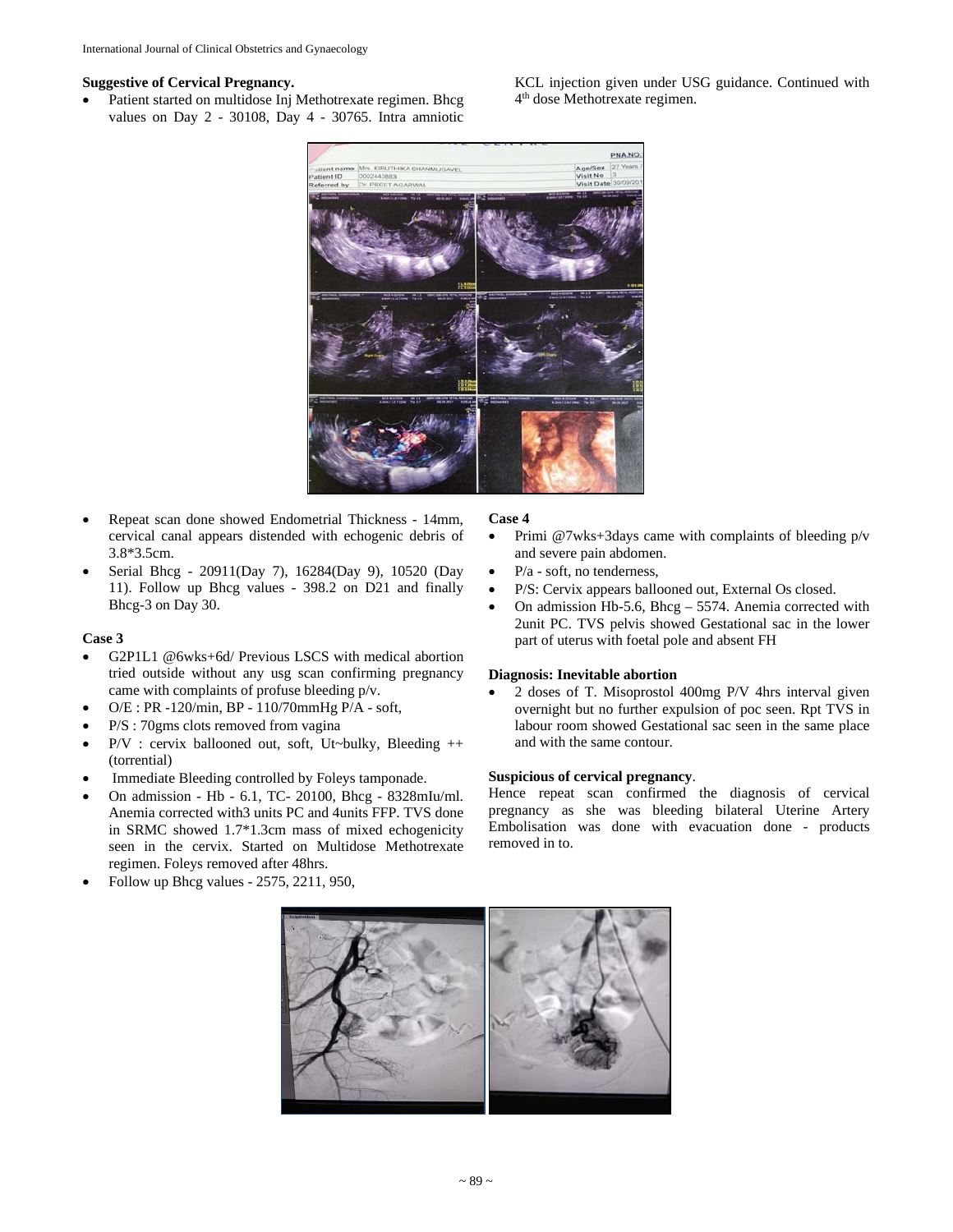

• Post op Bhcg – 904. Follow up Bhcg – 600, 299, 67, 42, 11. HPE showed products of gestation.

#### **Case 5**

- Primi at 7weeks gestation, spontaneous conception, came with h/o passage of clots. No previous surgeries. TVS done outside showed cervical pregnancy of 6wks gestation with CRL-3.9mm and FH seen. Hence patient referred to higher centre for management.
- On admission Hb- 12.3, TC- 8000, Bhcg -8111. Repeat TVS done showed gestational sac seen in the cervix with no fetal pole or yolk sac. Hence started on Multidose Methotrexate regimen. Follow up Bhcg - 604, 243 and 15 respectively.

# **Results**

The mean gestational age of diagnosis was seven weeks. The median serum human chorionic gonadotropin level was 11 300 IU/L (range 610 to 163 700). Fetal cardiac activity was present in 1 case. Vaginal bleeding was the most common presentation. All cases were successfully managed conservatively, thus allowing uterine preservation. Systemic methotrexate (multidose protocol) was the mainstay of therapy. Other minimally invasive interventions included ultrasound-guided injection of potassium chloride into the pregnancy, uterine artery embolization, and dilatation and curettage, with Foley catheter tamponade

|                             | Case A                                                                                                                                                                                     | <b>Case B</b>                                                             | Case C                                                                          | <b>Case D</b>                                                                         | <b>Case E</b>                                                                                                                                                                                                            |
|-----------------------------|--------------------------------------------------------------------------------------------------------------------------------------------------------------------------------------------|---------------------------------------------------------------------------|---------------------------------------------------------------------------------|---------------------------------------------------------------------------------------|--------------------------------------------------------------------------------------------------------------------------------------------------------------------------------------------------------------------------|
| Parity                      | Primi                                                                                                                                                                                      | Primi                                                                     | G2P1L1                                                                          | Primi                                                                                 | Primi                                                                                                                                                                                                                    |
| Gestational age             | $5w+5d$                                                                                                                                                                                    | $6w+5d$                                                                   | $7w+6d$                                                                         | $7w+3d$                                                                               | $7w+1d$                                                                                                                                                                                                                  |
| Antecedents                 | Cervical polypectomy                                                                                                                                                                       | OI conception                                                             | Previous LSCS/OI<br>conception                                                  | nil                                                                                   | nil                                                                                                                                                                                                                      |
| <b>Bhcg</b>                 | 4292, 7072, 18271,<br>4614, 399, 22,4                                                                                                                                                      | 21553, 30108, 30765,<br>20911, 10520, 398, 58, 6                          | 8328, 2575, 2211,<br>950,112,32                                                 | 5574, 904,<br>600,299,67,42,11                                                        | 8111, 604, 243, 15.                                                                                                                                                                                                      |
| Admission<br>investigations | $Hb - 11.4$ ,                                                                                                                                                                              | Hb-11, TC - 13900                                                         | Hb- 6.1, TC -<br>20100                                                          | Hb- 5.4, TC - 7000                                                                    | Hb- 12.3, TC- 8000                                                                                                                                                                                                       |
| Transfusions                |                                                                                                                                                                                            |                                                                           | 3unit PC, 4 unit<br><b>FFP</b>                                                  | 2unit PC                                                                              |                                                                                                                                                                                                                          |
| USG                         | 1. Thickened echogenic<br>cavity,<br>R adnexa $-2.1*1.8cm$<br>mass<br>?R unruptured ectopic<br>On table – Tubes and<br>ovariex normal. 2*2cm<br>hyperechoeic lesion<br>noted in the cervix | Single gestational sac<br>distal to cervix with<br>$crl-2.5mm$ with $FH+$ | $1.7*1.3cm$ mass of<br>mixed<br>echogenicity in the<br>cervix                   | Gestational sac with<br>foetal pole and absent<br><b>FH</b><br>?in the cervical canal | Outside - Probable cervical<br>pregnancy of 6wks<br>gestation with CRL-3.9mm<br>and FH seen.<br>After h/o passage of clots,<br><b>USG</b> showed Gestational<br>sac seen in the cervix with<br>no fetal pole or yolk sac |
| Diagnosis                   | Unruptured tubal<br>ectopic<br>Intra op - Cervical<br>pregnancy                                                                                                                            | Viable Cervical<br>pregnancy                                              | Outside -<br>Incomplete<br>abortion<br>Reconfirmed as<br>Cervical<br>pregnancy. | Incomplete abortion<br>Reconfirmed as<br>Cervical pregnancy                           | Cervical pregnancy-in the<br>process of abortion.                                                                                                                                                                        |
| Medical<br>management       |                                                                                                                                                                                            | Multi dose<br>methotrexate regimen                                        | Foleys tamponade.<br>Multi dose<br>Methotrexate<br>regimen                      | Medical termination<br>with Misoprostol                                               | Multi dose Methotrexate<br>regimen.                                                                                                                                                                                      |
| Surgical<br>management      | Laparascopy and<br>Suction and evacuation<br>Foleys tamponade                                                                                                                              | Intra amniotic KCL<br>injection                                           |                                                                                 | <b>Uterine Artery</b><br>embolisation<br>Suction and<br>Evacuation                    |                                                                                                                                                                                                                          |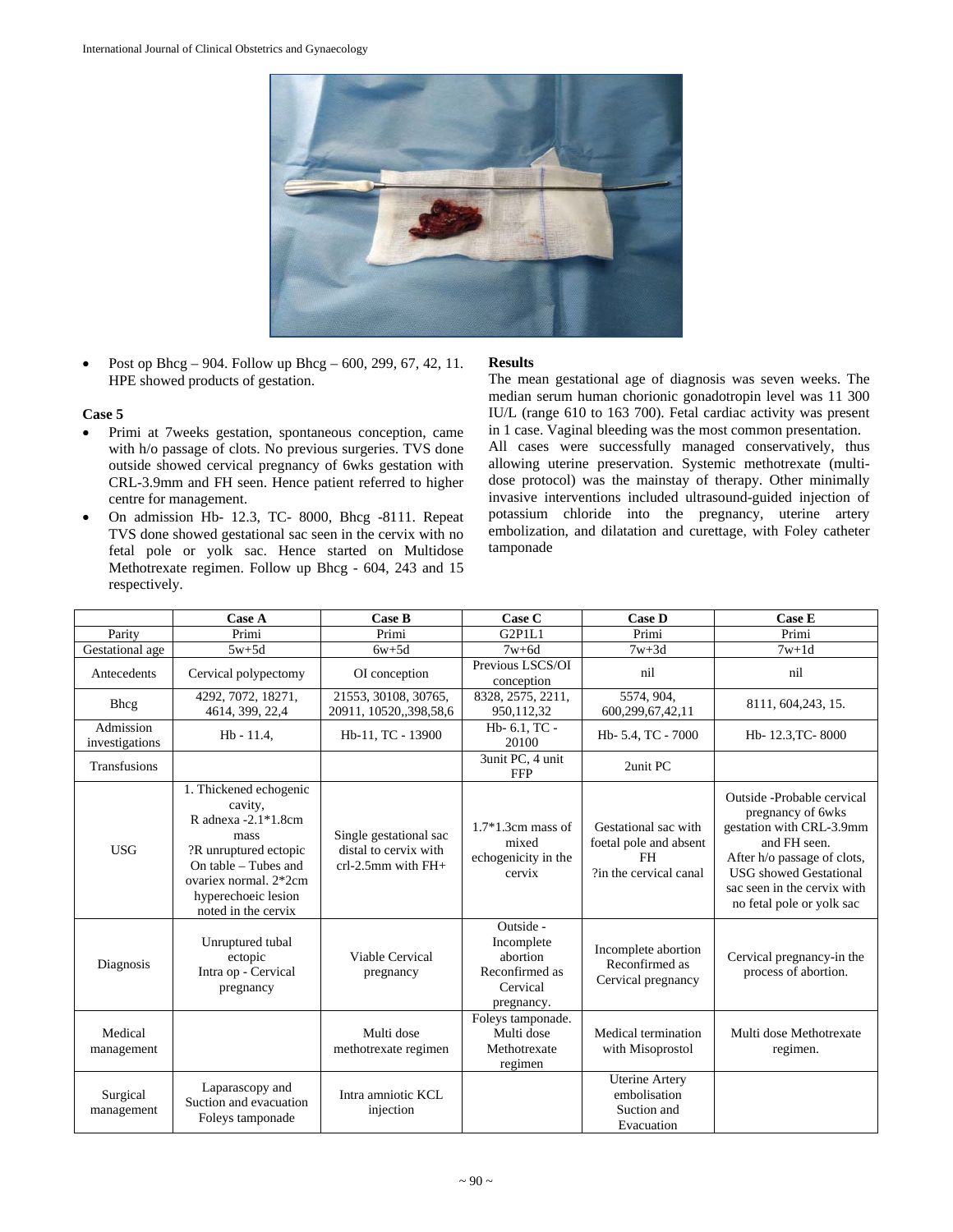The findings of the case series are illustrated in Table 1. All patients included in the study presented with complaints of bleeding or spotting per vaginum. 2 cases had history of previous surgery being LSCS and polypectomy with dilatation and curettage. There were 2 cases of conception by ovulation induction. 3 out of 5 cases were managed with multidose methotrexate regimen, out of which 2 were exclusively managed, while the other 1 required higher modality of management, being suction and evacuation with Foley's tamponade/ ultrasound guided intra-cardiac KCl injection. The 5<sup>th</sup> case required uterine artery embolisation. Cases A and D were misleading initially. Case A was initially diagnosed to be tubal ectopic, managed with multidose methotrexate regimen. However, in view of increasing beta hCG trend, she was planned for laparoscopic salphingectomy. Intra-operatively, fallopian tubes were normal and there were no features of abdominal ectopic. Ultrasound imaging confirmed cervical pregnancy and hence, proceeded with suction and evacuation with foley's tamponade. (Fig 2, 3) Case D initially diagnosed as incomplete abortion, which did not respond to medical management. In view of suspicion of cervical pregnancy, ultrasound imaging was done to confirm the same. She subsequently underwent uterine artery embolisation with suction and evacuation. Conservative management was deferred for case D in view of moderate anemia with bleeding P/V. All cases were followed up with weekly beta hCG monitoring. Case B developed organized blood clots post-operatively which was managed conservatively with IV antibiotics and analgesics.

# **Discussion**

Although non-tubal ectopic pregnancies do account for about only 5% of ectopic pregnancies, they are responsible for significant morbidity *(Condous, 2002)* and are potentially lifethreatening. Maternal mortality related to Cervical Pregnancy has dropped from 40–45% to 0- 6% in the past 50 yrs *(Wolcott, 1989)*

The uterine cervix is predisposed for nidation because of its high vascularization. At the same time, this high grade of vascularization renders this site especially vulnerable to lifethreatening uncontrollable bleeding. Another factor that contributes to the increased risk of severe bleeding in cervical pregnancy is the microscopic architecture and the function of the cervical part of the uterus. Only 20% of the cervix consists of smooth muscle, the fibrous tissue is not contractile and insusceptible to mechanical hemostatic manipulation and uterotonic agents. Therefore, in the past, cervical ectopic pregnancy was traditionally treated by hysterectomy, with cervical pregnancy only diagnosed retrospectively by histopathological examination.

There are three options for the management of an ectopic pregnacy in general: expectant - which is reserved to early ectopic pregnancies with low and declining serum hCG levels medical or surgical. In fact, spontaneous resolution has been reported in up to 69% of cases.[7] However, the risk of spontaneous hemorrhage in these cases is very high as ectopics account for 9% of all maternal deaths due to severe bleeding. Apply expectant management only if the initial hCG level is under 2000 mIU/ml and decreases in the proceeding serum controls.

Treatment options to preserve the uterus in the case of cervical pregnancy consist of tamponade, reduction of blood supply, excision of trophoblastic tissue, intra-amniotic fetocide and systemic chemotherapy.<sup>[6]</sup> In most cases, successful conservative therapy consists of a combination of these methods.

Alternatives for the treatment of cervical ectopics consist of three major principles:

- mechanical termination of the EP by curettage,
- systemic or local application of MTX,
- hemostasis.

Which can be achieved by different means: local injection of vasopressin and cerclage,  $\left[6\right]$  cervical-stay sutures, tamponade by a Foley balloon or ligation, or embolization of the descending branches of the uterine arteries. [8]

As cervical pregnancies are well vascularized, surgery might be associated with severe hemorrhage. Women with uncontrolled bleeding might need blood transfusions, postoperative intensivecare-unit treatment or even a hysterectomy.[7] Therefore, Agdi *et al.* recommend an intravenous line with a large-bore needle, four units of blood for possible transfusion, and a Foley catheter for accurate monitoring of intake and output. In women who wish to preserve their fertility and to avoid hysterectomy, insertion of an angiographic catheter to the uterine arteries could be necessary in order to perform an arterial embolization in the presence of uncontrolled bleeding.<sup>[7]</sup>

Jeng *et al*, [3] likewise, terminated 38 cervical ectopic pregnancies with ultrasound-guided methotrexate injection, with a mean time to resolution of 49 days. Uterine artery embolization alone, or followed by curettage, has terminated cervical pregnancies without significant hemorrhage, preserving the uterus.<sup>[12, 13]</sup> Parente *et al* <sup>[14]</sup> reported 5 cases in 1983, 4 of which required hysterectomy, and the fifth was successfully treated with curettage and vaginal packing. Vela and Tulandi [5] reported in 2007, 12 cases treated over 20 years, 4 of which required hysterectomy for significant bleeding, independent of gestational age, and the remaining 8 were treated with a variety of methotrexate, uterine artery embolization, and curettage with ligation of the descending branches of the uterine arteries.

However in our case series,. 3 out of 5 cases were managed with multidose methotrexate regimen, out of which 2 were exclusively managed, while the other 1 required higher modality of management, being suction and evacuation with Foley's tamponade/ ultrasound guided intra-cardiac KCl injection. The 5<sup>th</sup> case required uterine artery embolisation. Hence a high degree of suspicion and an ectopic mind is needed to pick up such rare cases of cervical pregnancy. Cervical pregnancy has become not so rare now with risk factors like high caesarean rate and ART. Ultrasound remains the gold standard in diagnosis. Effective multimodality management reduces the risk of severe life threatening hemorrhage or hysterectomy.

#### **References**

- 1. Hansch E, Chitkara U, McAlpine J, El-Sayed Y, Dake MD, Razavi MK. Pelvic arterial embolization for control of obstetric hemorrhage: a five year experience. Am J Obstet Gynecol. 1999; 180:1454-1460.
- 2. Tang PP, Liu XY, Chen N *et al*. Diagnosis and treatment of cervical ectopic pregnancy. ([in Chinese) Zhonoggue Yi Xue Ke Xue Yuan Xue Bao. 2010; 32: 497-500.
- 3. Parente JT, Ou CS, Levy J, Legatt E. Cervical pregnancy analysis: a review and report of five cases. Obstet Gynecol. 1983; 62:79-82
- 4. Vela G, Tulandi T. Cervical pregnancy: the importance of early diagnosis and treatment. J Minim Invasive Gynecol. 2007; 14:481-484.
- 5. Ushakov FB, Elchalal U, Aceman PJ, Schenker JG. Cervical pregnancy: past and future. Obstet. Gynecol. Surv. 1997; 52(1):45-59.
- 6. Agdi M, Tulandi T. Surgical treatment of ectopic